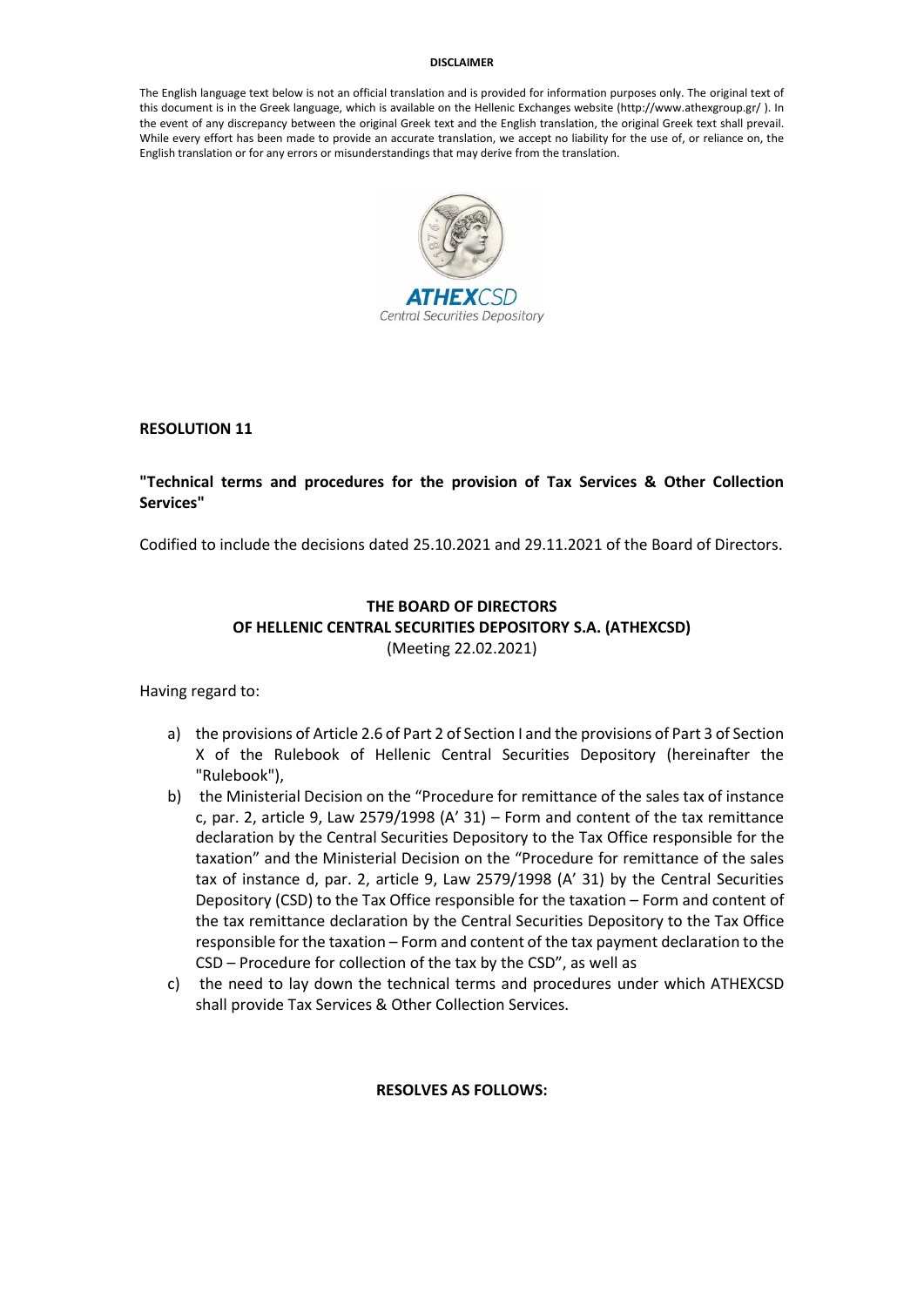### **1. Scope of application**

- 1. This Resolution lays down the technical terms and procedures under which ATHEXCSD shall provide Tax Services & Other Collection Services (hereinafter the "Services") in accordance with the Rulebook.
- 2. The Services provided relate to the Sales Tax on shares, the tax on OTC lending, the tax on the distribution of cash or in the form of Securities, the tax treatment of the interest of non-resident, the interest tax on Securities Financing Agreements, the issues of provision of information to public bodies on tax liabilities, the fees payable to the Deposits and Loans Fund (DLF), as well as any other case of regulation or outsourcing related to the provision of the relevant Services by ATHEXCSD.

# **2. Services Provided**

# **1. Sales Tax on shares**

ATHEXCSD provides the Services related to the calculation, collection and remittance of the Sales Tax on shares in respect of transactions settled through the DSS and/or outside the DSS in accordance with the following. $1$ 

# **i. Procedures for remittance of the Sales Tax in the case of transactions settled within the DSS (instance c, par. 2, article 9, Law 2579/1998 and Ministerial Decision XXX) 2**

For the purpose of implementing instance c, par. 2, article 9 of Law 2579/1998, as well as Ministerial Decision no. XXX, the procedure for the calculation, collection and remittance of the Sales Tax is as follows:

1. ATHEXCSD calculates the Sales Tax on shares on a daily basis after completion of the settlement procedures of the relevant day. This calculation takes into consideration:

a) the transactions carried out on a trading venue on the intended settlement date,

b) the transactions conducted over the counter within the DSS on the actual settlement date.

2. Upon completion of the calculation of par. 1, ATHEXCSD on the same day notifies each Participant electronically regarding the corresponding Sales Tax on the transactions it settles and the relevant cash settlement obligations.

3. Participants are required to pay the Sales Tax amounts due in accordance with the above by using one of the following procedures:

*<sup>1</sup> Article 1 was replaced as above by virtue of Decision no. 321/25.10.2021 of the Board of Directors of ATHEXCSD with effect as of 01.11.2021, subject to the publication of the Ministerial Decisions of instances c and d, par. 2, article 9, Law 2579/1998.*

*<sup>2</sup> Paragraph i) of article 1 was replaced as above by virtue of Decision no. 321/25.10.2021 of the Board of Directors of ATHEXCSD with effect as of 01.11.2021, subject to the publication of the Ministerial Decisions of instances c and d, par. 2, article 9, Law 2579/1998.*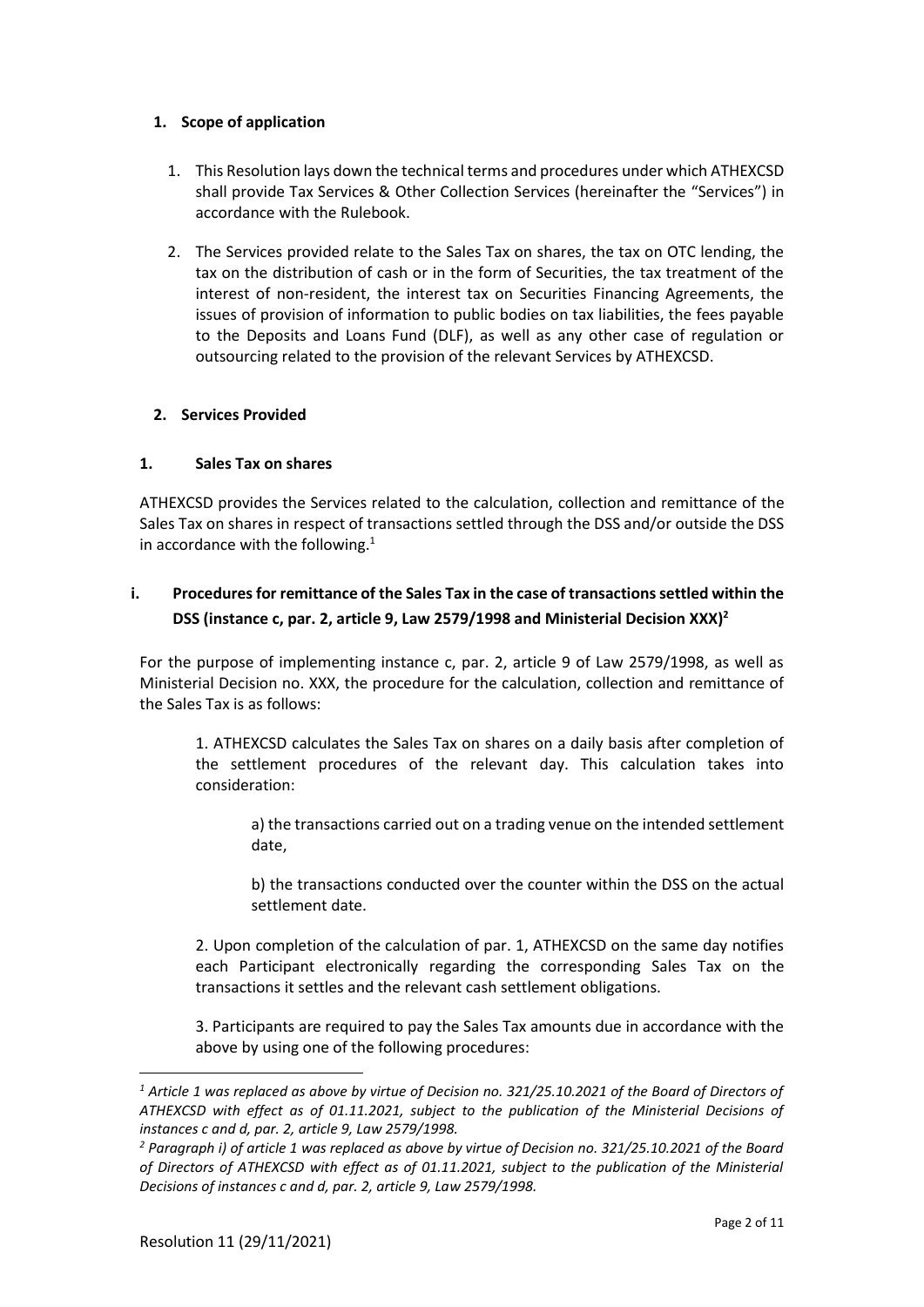a) by payment on the business day following the day on which they were notified by ATHEXCSD in accordance with par. 2, or

b) by payment in respect of all the transactions of the reference month in accordance with instance c, par. 2, article 9 of Law 2579/1998 within a time limit of three (3) business days after the end of the relevant month in accordance with the procedures of ATHEXCSD. However, payment by a Participant up until the fifteenth  $(15<sup>th</sup>)$  day after the end of the reference month shall be considered timely pursuant to instance c, par. 2, article 9 of Law 2579/1998.

4. In every case, payment by Participants of the cash amounts corresponding to the Sales Tax is carried out by means of the cash settlement procedure in time phases set by ATHEXCSD and notified to Participants.

5. After collecting the cash amounts paid by Participants on the basis of the procedures of par. 3, ATHEXCSD then remits these amounts to the competent Tax Office in compliance with the terms of the above provisions. ATHEXCSD submits to the competent Tax Office a tax remittance declaration based on the details of the transactions of par. 1 of each day of calculation of the reference month in accordance with instance c, par. 2, article 9 of Law 2579/1998 and Ministerial Decision no. XXX. The aforementioned declaration also refers to any non-payment of the Sales Tax due.

6. In the case of late payment according to the above, the following procedure is applied:

a) If payment by the Participant of the Sales Tax due takes place up until the fourth (4th) business day before the end of the month that follows the reference month, ATHEXCSD remits the relevant amount paid with a declaration to the competent Tax Office by no later than the last business day of the month that follows the reference month.

b) If payment by the Participant of the Sales Tax due takes place after the deadline of the preceding subparagraph, ATHEXCSD remits the relevant amount paid with a declaration to the competent Tax Office, within three (3) business days from the day of payment.

7. If the cash amount paid by a Participant is greater than the amount of Sales Tax due, the Participant is entitled to claim reimbursement of the difference, which can also be satisfied by offsetting wherever this is envisaged on the basis of applicable provisions and in compliance with the relevant procedures of ATHEXCSD. In cases where the claim for reimbursement of the difference cannot be satisfied by offsetting, the Participant is entitled to request that ATHEXCSD arrange reimbursement of the amount from the competent Tax Office.

**ii. Special procedures for transactions settled over the counter within the DSS**<sup>3</sup>

**1) Transactions settled over the counter on the instruction of a Participant (article 21 of Ministerial Circular 1180/31.12.2008 and par. 2, article 30 of Law 4569/2018)**

*<sup>3</sup> The heading of paragraph ii), article 1 was replaced as above by virtue of Decision no. 321/25.10.2021 of the Board of Directors of ATHEXCSD with effect as of 01.11.2021, subject to the publication of the Ministerial Decisions of instances c and d, par. 2, article 9, Law 2579/1998.*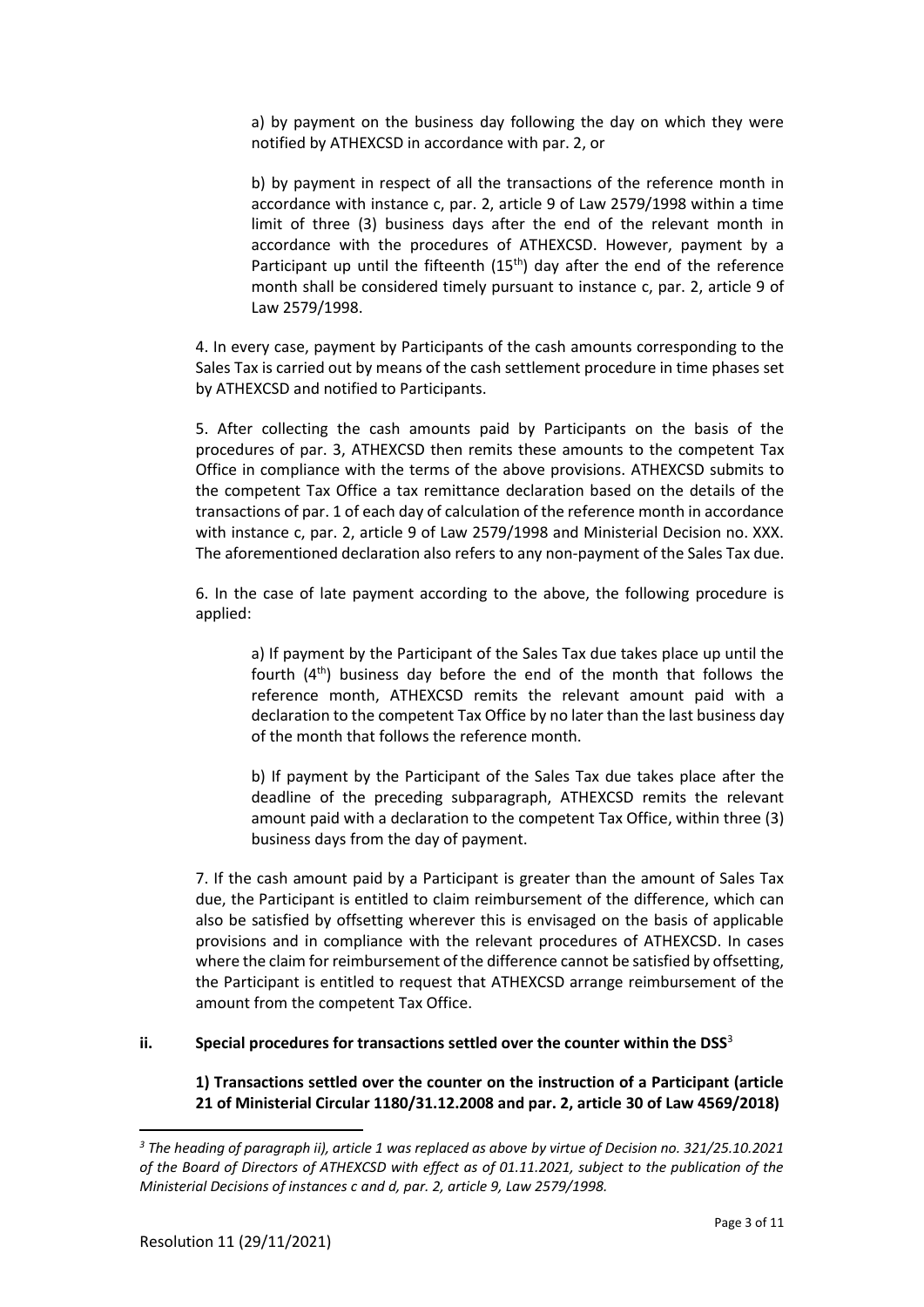1. In cases of OTC settlements/transactions, the calculation and charging of the Sales Tax is borne by ATHEXCSD. 4

2. In such cases, the Sales Tax is calculated on the transfer value of the shares, in compliance in other respects with the stipulations of the aforementioned provisions, as such value has been declared by the Participant acting on behalf of the liable seller.<sup>5</sup> In cases where the transaction has no transfer price, the value is calculated on the basis of the closing price on the transaction date.

# **2) Correction of calculated Sales Tax**<sup>6</sup>

1. In the case of corrections to the operation reason of settled OTC transactions in accordance with article 4.4 of Resolution 5, the following shall apply:

a) If the Participant submits the correction request up until the second  $(2^{nd})$ business day of the calendar month (month of calculation) that follows the reference month in accordance with instance c, par. 2, article 9 of Law 2579/1998, the recalculation of ATHEXCSD's fees and the Sales Tax for the relevant transaction is carried out on the day of acceptance of the correction request. The collection by ATHEXCSD of the fees and the Sales Tax takes place:

- (i) on the business day following the date of acceptance of the request or
- (ii) on the third business day after the date of acceptance of the request, provided that the Participant has opted to pay the ATHEXCSD fees/Sales Tax on a monthly basis in accordance with instance b), par. 3, point i), article 1, Part 2 hereof.

If the cash amount paid by a Participant is greater than the amount of Sales Tax due, the Participant is entitled to claim reimbursement of the difference from ATHEXCSD. The latter shall pay the aforesaid difference to the Participant up until the third business day of the month of calculation, provided that the request has been accepted up until the second business day of the month of calculation. ATHEXCSD remits the corresponding tax to the competent Tax Office within the calendar month that follows the reference month in accordance with instance c, par. 2, article 9 of Law 2579/1998.

b) If the Participant submits the correction request after the second  $(2^{nd})$ business day of the calendar month that follows the reference month, the recalculation of ATHEXCSD's fees and the Sales Tax for the relevant transaction is carried out on the day of acceptance of the correction request. The collection by ATHEXCSD of the fees and the Sales Tax takes place on the business day following the date of acceptance of the request. ATHEXCSD then

1

*<sup>4</sup> Paragraph 1 of article 1 was replaced as above by virtue of Decision no. 322/29.11.2021 of the Board of Directors of ATHEXCSD with retroactive effect from 01.11.2021.* 

*<sup>5</sup> The first clause of paragraph 2, article 1 was replaced as above by virtue of Decision no. 322/29.11.2021 of the Board of Directors of ATHEXCSD with retroactive effect from 01.11.2021.*

*<sup>6</sup> A new subparagraph 2) was added to article 1 as above by virtue of Decision no. 321/25.10.2021 of the Board of Directors of ATHEXCSD with effect as of 01.11.2021, subject to the publication of the Ministerial Decisions of instances c and d, par. 2, article 9, Law 2579/1998.*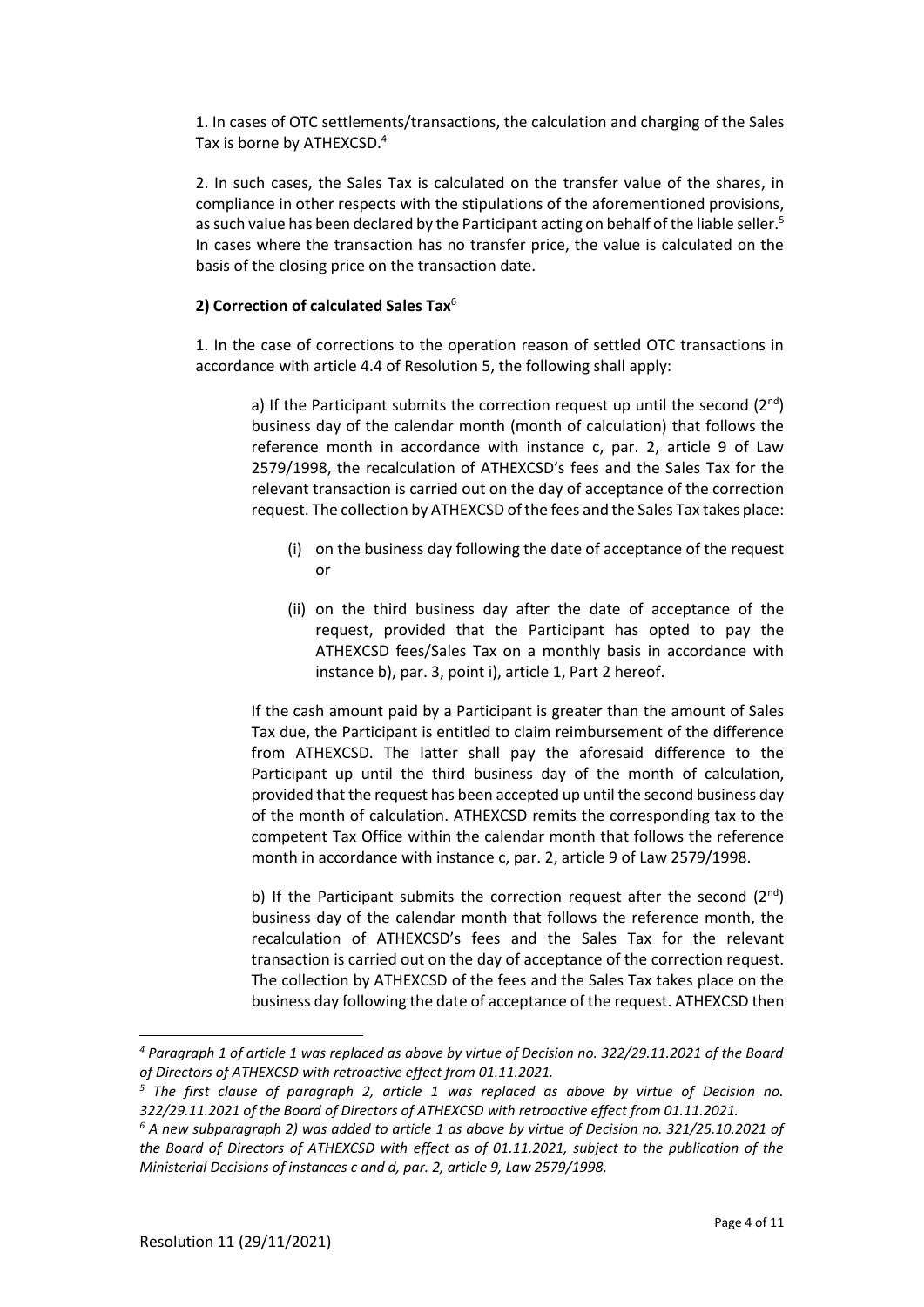remits the Sales Tax amount to the competent Tax Office with a tax remittance declaration as follows:

> (i) If payment is made by the Participant during the calendar month that follows the reference month, the remittance is made by ATHEXCSD up until the end of the relevant month.

> (II) If payment is made by the Participant after the end of the calendar month that follows the reference month, the remittance is made by ATHEXCSD within a time limit of three (3) days from the day of collection.

If the cash amount paid by a Participant is greater than the amount of Sales Tax due, the Participant is entitled to claim reimbursement of the difference, which can also be satisfied by offsetting wherever this is envisaged on the basis of applicable provisions and in compliance with the relevant procedures of ATHEXCSD. In cases where the claim for reimbursement of the difference cannot be satisfied by offsetting, the Participant is entitled to request that ATHEXCSD arrange reimbursement of the amount from the competent Tax Office.

# **3) Stock lending transactions settled over the counter (par. 4, art. 4, Law 4038/2012)**<sup>7</sup>

- 1. In the case of lending of shares listed on Athens Exchange, which is carried out on an OTC basis, a tax shall be imposed on the lender, irrespective of whether he/she/it is a natural or legal person, resident or non-resident.
- 2. The Tax is calculated on the value of the shares lent, in compliance in other respects with the stipulations of the aforementioned provisions.
- 3. The tax is imposed without considering any exemption from tax or duty of the person liable or the inclusion of such person in a more favorable tax regime.
- 4. The tax amount is remitted to the competent Tax Office in accordance with the procedures of point i), article 1, Part 2 hereof.<sup>8</sup>

#### **4) Transactions settled over the counter on the instruction of the beneficiary**<sup>9</sup>

*9 Subparagraph 2) of paragraph iii), article 1 was renumbered as subparagraph 4) of paragraph ii), article 1 as above by virtue of Decision no. 321/25.10.2021 of the Board of Directors of ATHEXCSD with effect as of 01.11.2021, subject to the publication of the Ministerial Decisions of instances c and d, par. 2, article 9, Law 2579/1998.*

<sup>1</sup> *<sup>7</sup> Article 2 was renumbered as subparagraph 3) of paragraph ii), article 1 and its heading was replaced as above by virtue of Decision no. 321/25.10.2021 of the Board of Directors of ATHEXCSD with effect as of 01.11.2021, subject to the publication of the Ministerial Decisions of instances c and d, par. 2, article 9, Law 2579/1998.*

*<sup>8</sup> A new paragraph 4 was added to the new subparagraph 2) as above by virtue of Decision no. 321/25.10.2021 of the Board of Directors of ATHEXCSD with effect as of 01.11.2021, subject to the publication of the Ministerial Decisions of instances c and d, par. 2, article 9, Law 2579/1998.*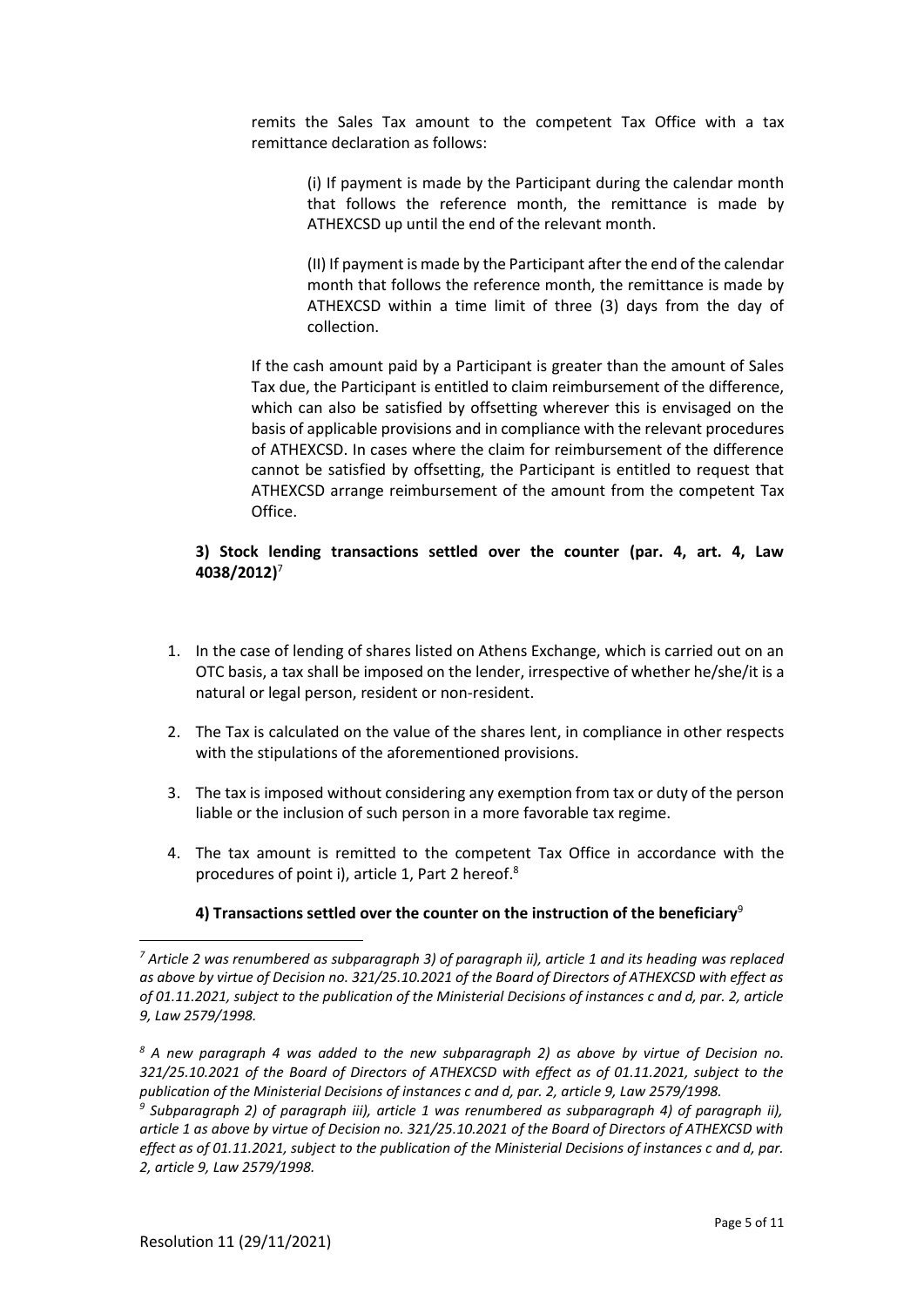In cases where the transaction is carried out on the instruction of the beneficiary, the Tax is calculated on the transfer value, which shall be whichever is the highest between that stated in the relevant transfer agreement submitted to ATHEXCSD and that resulting from the multiplication of the closing price of the share on the day of filing of the relevant transfer request (transaction date) by the number of shares transferred.<sup>10</sup> ATHEXCSD collects the resulting Tax from the seller on the day of submission of the application and remits the amounts collected to the competent Tax Office in accordance with the procedures of point i), article 1, Part 2 hereof.<sup>11</sup>

# **iii. Procedures for remittance of Sales Tax in the case of transactions settled outside the DSS through a Registered Intermediary or other Intermediary (instance d, par. 2, article 9, Law 2579/1998 and Ministerial Decision XXX)**<sup>12</sup>

For the purpose of implementing instance d, par. 2, article 9 of Law 2579/1998, as well as Ministerial Decision no. XXX, the procedure relating to the collection and remittance of Sales Tax is as follows:

1. The Participant that is acting as a Registered Intermediary or on behalf of a Registered Intermediary, through which it conducts the relevant settlement of shares outside the DSS, submits tax payment declaration files to ATHEXCSD in accordance with the specifications of Ministerial Decision no. XXX, three (3) business days before the fifteenth  $(15<sup>th</sup>)$  calendar day of the month following the reference month and makes payment of the corresponding Sales Tax, as calculated on the basis of the provisions of instance d, par. 2, article 9 of Law 2579/1998, up until the aforesaid fifteenth (15th) calendar day in accordance with the procedures of ATHEXCSD, so as to be considered timely in accordance with instance c, par. 2, article 9 of Law 2579/1998.

2. In every case, the payment by Participants of cash amounts corresponding to the Sales Tax is made by means of the cash settlement procedure in time phases set by ATHEXCSD, notifying Participants accordingly.

3. The non-payment by a Participant of an amount of Sales Tax due entails cancellation of the tax payment declaration in the DSS and it will not be submitted by ATHEXCSD to the competent Tax Office. In such a case, the relevant file must be resubmitted by the Participant and accompanied by payment of the Sales Tax due.

4. After collection of the cash amounts paid by Participants on the basis of the procedures of par. 1, ATHEXCSD remits the aforesaid amounts collected to the competent Tax Office in compliance with the terms of the above-mentioned provisions. ATHEXCSD submits to the competent Tax Office a tax remittance

*<sup>10</sup> The first clause of article 4 was replaced as above by virtue of Decision no. 322/29.11.2021 of the Board of Directors of ATHEXCSD with retroactive effect from 01.11.2021.*

*<sup>11</sup> The last sentence of the new subparagraph 4) was replaced as above by virtue of Decision no. 321/25.10.2021 of the Board of Directors of ATHEXCSD with effect as of 01.11.2021, subject to the publication of the Ministerial Decisions of instances c and d, par. 2, article 9, Law 2579/1998.*

*<sup>12</sup> A new paragraph iii) was added to article 1 as above by virtue of Decision no. 321/25.10.2021 of the Board of Directors of ATHEXCSD with effect as of 01.11.2021, subject to the publication of the Ministerial Decisions of instances c and d, par. 2, article 9, Law 2579/1998.*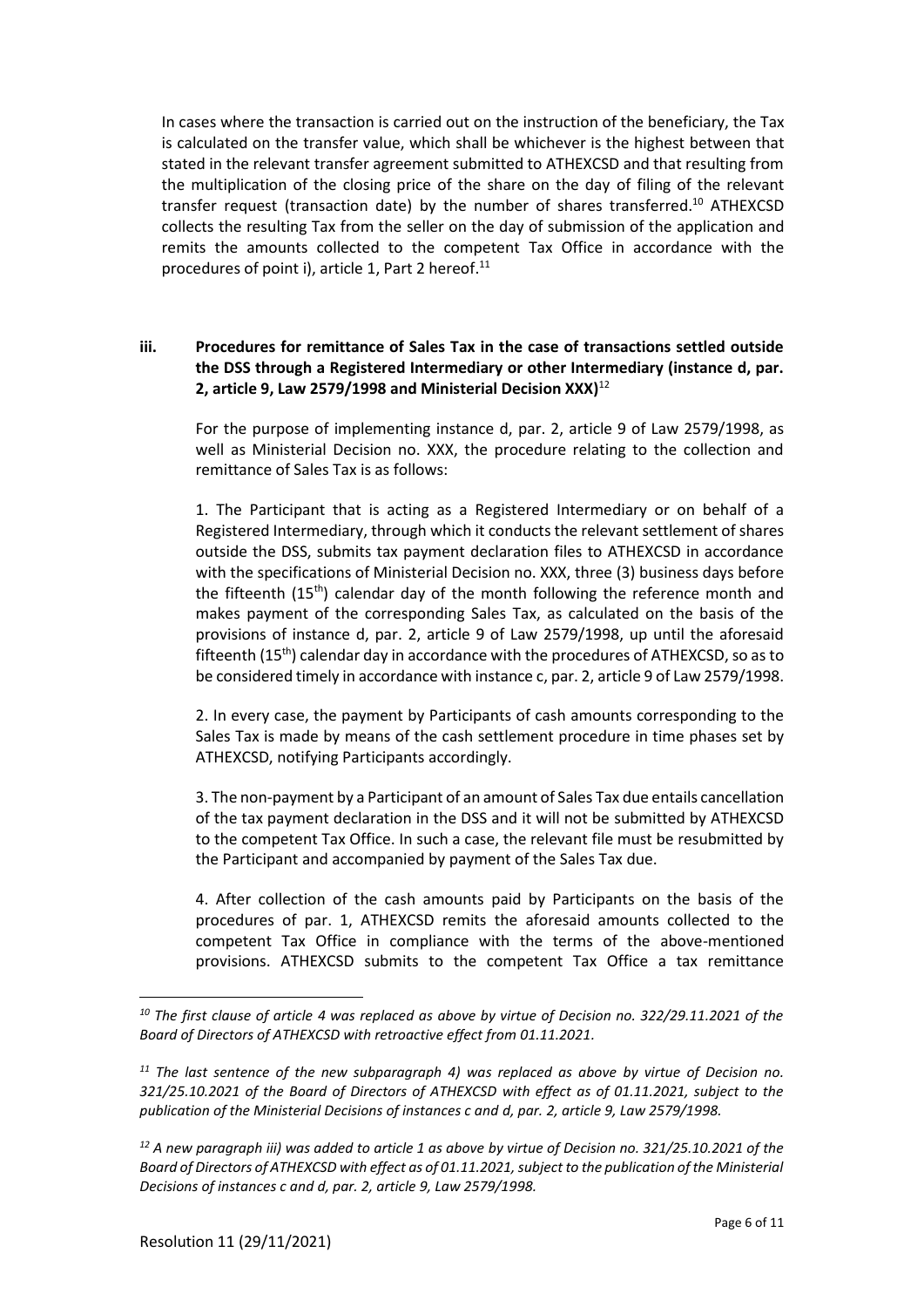declaration based on the transaction details of par. 1 for each day of calculation of the reference month in accordance with instance d, par. 2, article 9 of Law 2579/1998 and Ministerial Decision no. XXX.

5. In cases of late payment according to the above, the following procedure is applied:

a) If the Participant makes payment of the Sales Tax due, accompanied by the relevant tax payment declaration, up until the fourth  $(4<sup>th</sup>)$  business day before the end of the month that follows the reference month, ATHEXCSD remits the relevant amount paid with a declaration to the competent Tax Office by the last business day of the respective month.

b) If the Participant makes payment of the Sales Tax due, accompanied by the relevant tax payment declaration, after the deadline of the preceding subparagraph, ATHEXCSD remits the relevant amount paid with a declaration to the competent Tax Office within three (3) business days after the day of payment.

6. Participants may submit files cancelling or replacing the tax payment declaration. If it emerges from the files of the newly submitted tax declaration that the cash amount paid by a Participant is greater than the amount of Sales Tax due, the Participant has the right to claim reimbursement of the difference which can also be satisfied by offsetting, wherever this is envisaged on the basis of applicable provisions and in compliance with the relevant procedures of ATHEXCSD.

In cases where the claim for reimbursement of the difference cannot be satisfied by offsetting, the Participant is entitled to request that ATHEXCSD arrange reimbursement of the amount from the competent Tax Office.

# **iv. Fees payable to ATHEXCSD for handling late Sales Tax payment declarations**<sup>13</sup>

For each late payment of Sales Tax in accordance with the procedures of paragraphs i), ii) and iii) of this article, ATHEXCSD imposes special charges on the Participant in accordance with Resolution 18.

# **2. Tax on distributions in cash or in-kind on Securities (Law 4172/2013 and POL1042/26.01.2015)**

1. In cases of distributions in cash or in-kind in the form of dividends in relation to Securities of Issuers in respect of which ATHEXCSD provides the Initial Registration Service in accordance with the specific provisions of the applicable law withholding of the relevant tax shall be imposed on the basis of the rate provided.

*<sup>13</sup> A new paragraph iv) was added to article 1 as above by virtue of Decision no. 321/25.10.2021 of the Board of Directors of ATHEXCSD with effect as of 01.11.2021, subject to the publication of the Ministerial Decisions of instances c and d, par. 2, article 9, Law 2579/1998.*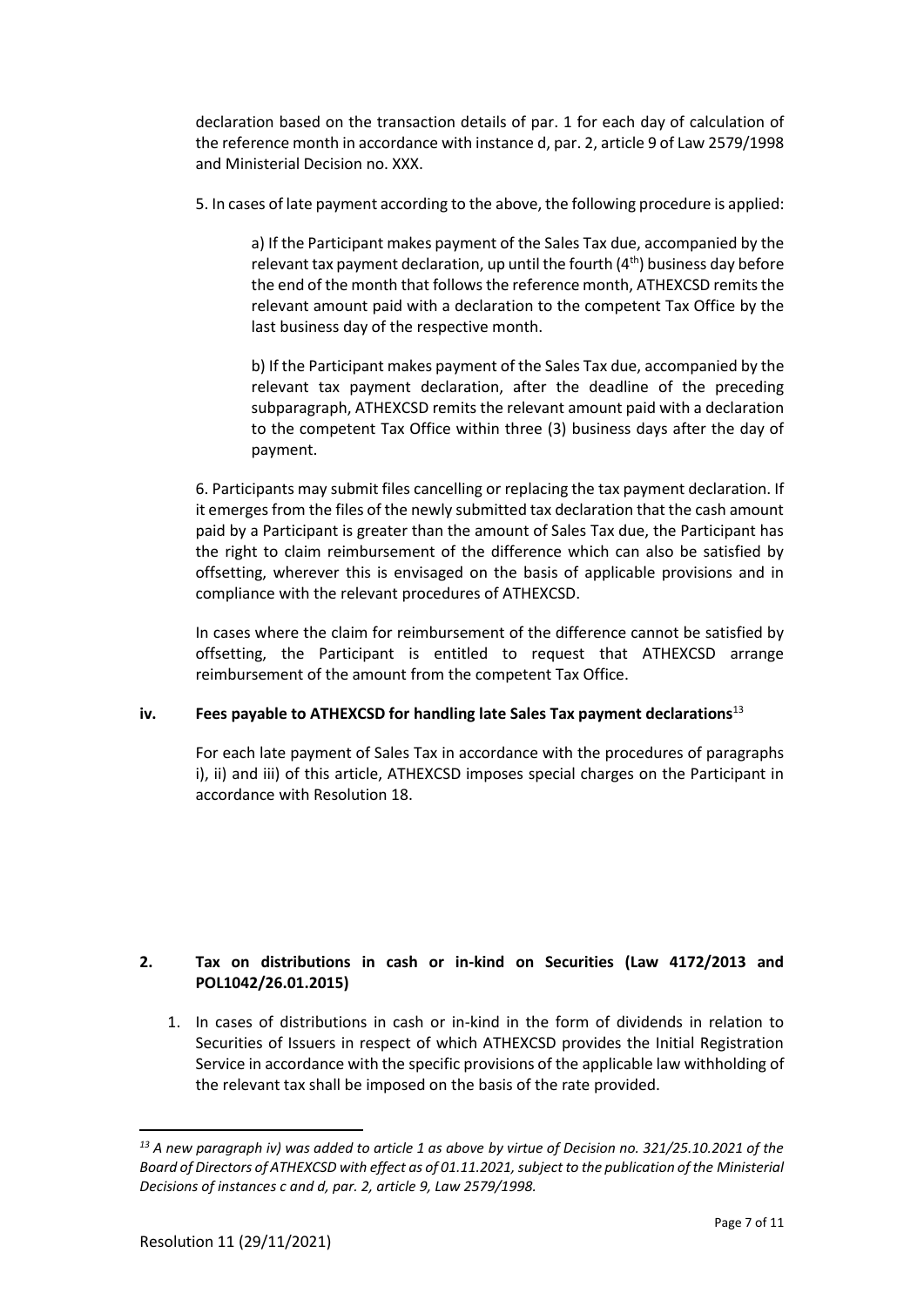- 2. ATHEXCSD, in the context of the provision of the relevant Services, shall calculate and inform the Issuer of the amount of tax to be withheld and paid to the competent Tax Office, in accordance with the indications of tax treatment registered in the D.S.S. by the Participants.
- 3. In case the beneficiaries of the distributions are natural persons who do not have a tax residence in Greece or legal persons or entities that do not have a tax residence and do not maintain a permanent establishment in Greece and are subject to a Double Taxation Avoidance scheme, as well as beneficiaries who receive a favorable tax treatment under the current tax legislation, the relevant persons are subject to a separate Tax Category as implemented in the S.A.T. by ATHEXCSD.
- 4. The Participant acting on behalf of the liable shall submit an application to ATHEXCSD for the creation of a separate Tax Class by presenting the required supporting documents, which prove the special tax treatment of the liable. The reduced or zero tax rate shall be determined each time by a relevant table announced by the Ministry of Finance. The Participant shall bear the responsibility for the correct submission and storage of the supporting documents in case of a possible audit by the tax authority. An application shall be submitted separately for each liable.
- 5. In the event of specific tax treatment, ATHEXCSD shall calculate the exact tax and then inform the Issuer. Only the Issuer shall be liable for withholding and paying the tax in accordance with the applicable law.
- 6. The above request submission procedure shall also be applicable in cases of recalculation of the tax due, if the Participant, following the record date and, in any case, prior to the tax payment, wishes to correct the Tax Class in which, under its original declaration, the liable erroneously appears to be subject to. ATHEXCSD shall proceed to recalculate the Issuer's due tax, after first obtaining its assent.
- 7. In case of issue of refund of the withholding tax, the participant shall be responsible for submitting a relevant request to the competent Tax Office.
- 8. In case the liable persons request certificates for tax purposes, ATHEXCSD shall be competent to issue and provide them to the beneficiaries through the Participants.

# **3. Tax treatment of foreign-sourced interest (Law 3312/2005 and 4172/2013, POL1082/24.05.2006 and POL1042/26.01.2015)**

- 1. In case of payment of distributed foreign-sourced interest to a beneficiary natural person, the Participants who mediate, acting as "paying agents", in accordance with the above provisions, shall be competent for the withholding and payment of the tax imposed. Tax withholding shall be carried out on the gross interest amount.
- 2. In case of payment of distributed foreign-sourced interest to a beneficiary legal person, the Participants who mediate, acting as "paying agents", in accordance with the above provisions, shall be competent for the withholding and payment of the tax imposed. Tax withholding shall be carried out on the gross interest amount. Interest is taxed as income arising from business activity and withholding tax is offset against income tax, by application of the provisions of the tax legislation.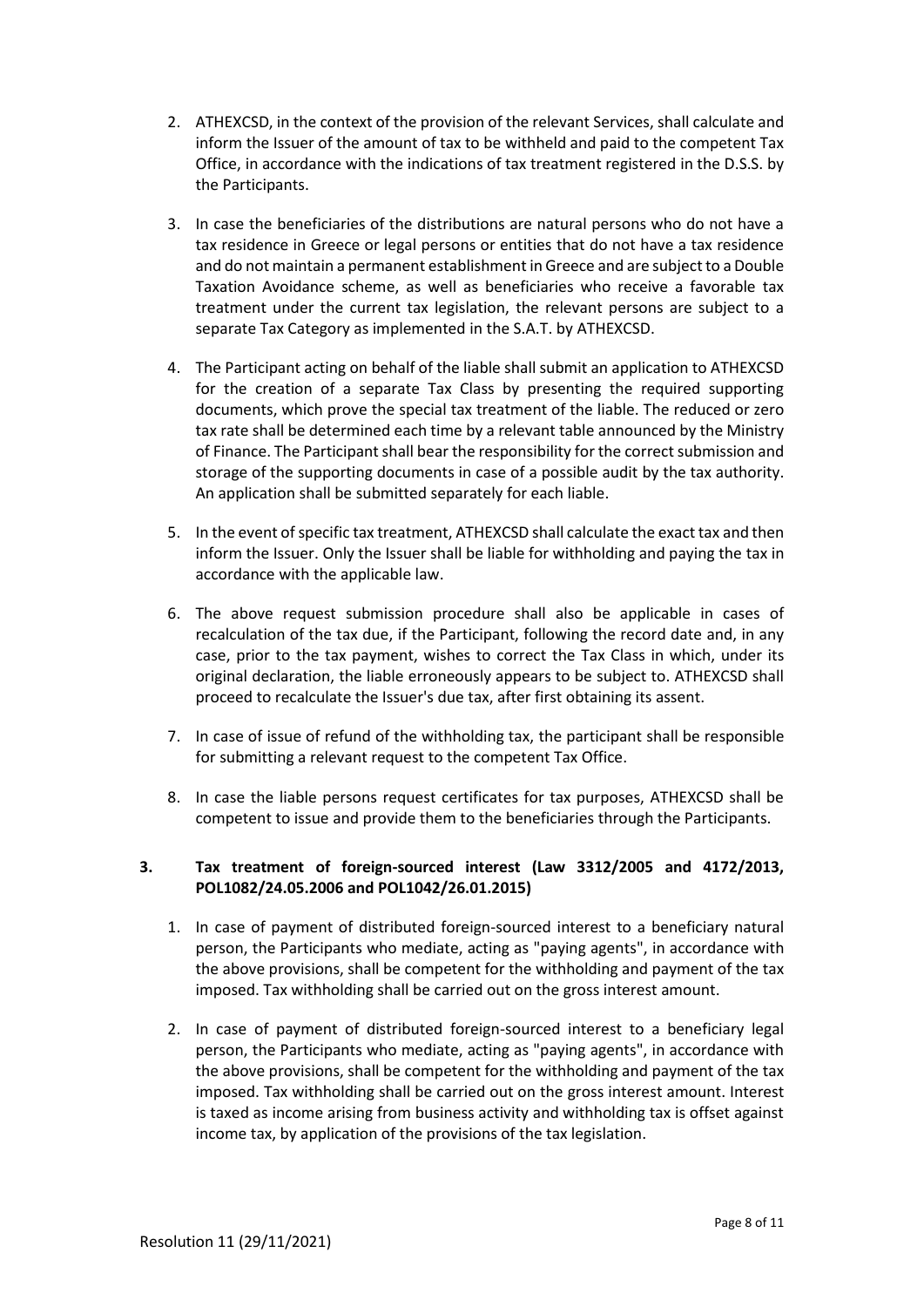3. In the context of its Services provided, ATHEXCSD may conduct the procedure of calculation, withholding and payment to the State of the withheld interest tax, through the D.S.S., following the corresponding authorization of the interested Participants, which shall be submitted in the form of a standard form by ATHEXCSD.

# **4. Tax treatment of domestic interest**

- 4. In case of payment of distributed domestic interest to a beneficiary natural person, the Participants who mediate, acting as "paying agents", in accordance with the above provisions, shall be competent for the withholding and payment of the tax imposed. Tax withholding shall be carried out on the gross interest amount.
- 5. In case of payment of distributed domestic interest to a beneficiary legal person, the Participants who mediate, acting as "paying agents", in accordance with the above provisions, shall be competent for the withholding and payment of the tax imposed. Tax withholding shall be carried out on the gross interest amount. Interest is taxed as income arising from business activity and withholding tax is offset against income tax, by application of the provisions of the tax legislation.
- 6. In the context of its provided Services, ATHEXCSD operates as a "paying agent" as defined above, in the event of a balance resulting from the distribution of interest on domestic corporate bonds to Deceased's Accounts.

#### **5. Interest tax on Securities Financing Agreements**

ATHEXCSD, acting on behalf of the Participants, as paying agents of the lenders in the Securities Financing Agreements conducted in ATHEX, shall pay to the State the withholding tax on interest on them based on the statements and data received from ATHEXClear.

# **6. Provision of information to Public bodies on tax liabilities (Law 4174/2013, POL1033/28.01.2014, POL1054/02.03.2015, POL1122/15.06.2015)**

#### **i. Portfolio data**

- 1. ATHEXCSD shall provide information to the General Secretariat for Public Revenue of the Ministry of Finance to the Directorate-General for Electronic Governance through lists in an electronic file, with information on portfolio data of natural persons.
- 2. The information shall be provided on an annual basis. The data shall be related to both each calendar year of reference and the immediately preceding one.
- 3. The portfolio data relate to portfolios with a monetary value of over EUR 200,000, relating only to natural persons who are either tax residents of Greece or non-resident taxpayers for whom a TIN has been issued in Greece.
- 4. The requested portfolio data relate to Special Accounts managed exclusively by ATHEXCSD.